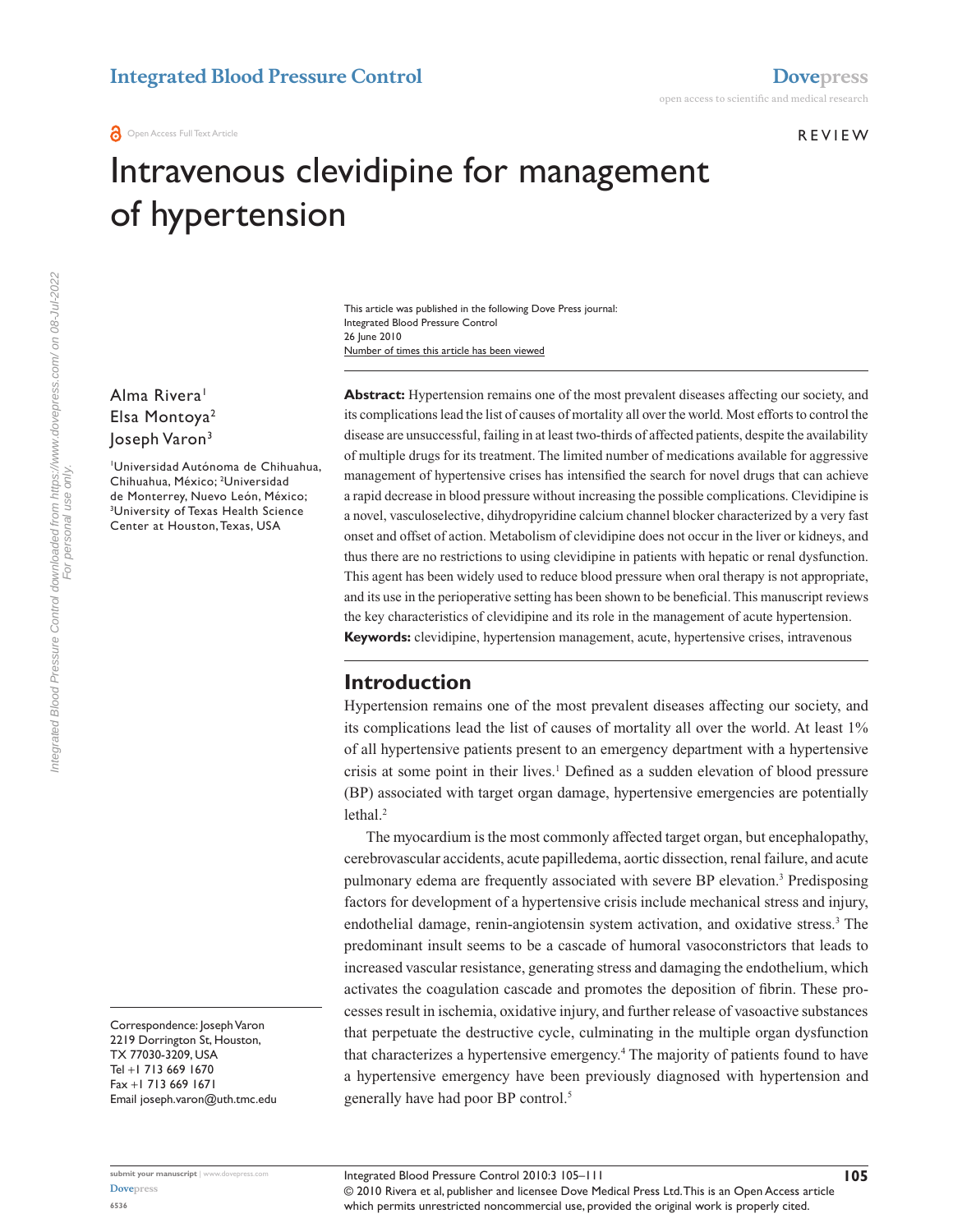Most efforts to control the condition have been unsuccessful, failing in at least two-thirds of affected patients, despite the availability of multiple drugs for the treatment of hypertension.2 Finding an adequate antihypertensive drug suitable for the individual patient, according to his or her personal characteristics (ie, race, age, etiology, associated morbidity, and concomitant therapies) and the nature of their condition (ie, chronic hypertension, acute hypertension, hypertensive emergency, or hypertensive urgency) has proven difficult to achieve over the last 40 years, leading to an increasing number of hypertensive emergencies.<sup>6</sup>

A common reason for hypertensive emergency is patient noncompliance with medical therapy. However, there are other potential causes, including stimulant intoxication (ie, cocaine, methamphetamines, phencyclidine, etc)<sup>7,8</sup> and antihypertensive drug withdrawal syndromes (eg, from clonidine and beta-blockers). On rare occasions, patients are found to have a pheochromocytoma or another underlying condition that triggers the crisis.<sup>9</sup>

Most patients arriving in emergency departments who are found to have severe hypertension, ie, systolic BP  $(SBP) > 160$  mmHg or diastolic BP (DBP)  $> 100$  mmHg, do not present with acute target organ damage, and are not cases of hypertensive emergency, but do present as hypertensive urgency cases. In these patients, oral therapy may be the best choice to lower BP gradually within 24–48 hours to avoid hypoperfusion caused by an abrupt drop in BP.<sup>3</sup> However, patients who present as a hypertensive emergency and with target organ damage require aggressive management of their BP to limit the hypoxic injury already taking place in these organs. For this reason, rapid-acting antihypertensive agents that can be easily titrated and administered intravenously (IV) are preferred for the management of hypertensive crisis. According to the seventh report of the Joint National Committee on Prevention, Detection, Evaluation, and Treatment of High Blood Pressure (JNC 7), the aim is to bring DBP down by  $10\%$ – $15\%$ , but by no more than 25%, or at least to 110 mmHg within 30 to 60 minutes.2 Once achieved, the IV medication can be slowly weaned, and BP can be maintained with oral therapy. It is important to note that hypertensive emergency *per se* is a clinical diagnosis, and the administration of any medication should be appropriate to the clinical status of the patient, regardless of the BP values at the time.<sup>10,11</sup> The management of hypertension in these settings should be done in an intensive care unit and patients should undergo close monitoring to minimize the morbidity and mortality associated with abrupt reductions in BP.

A variety of IV antihypertensive drugs can be used, depending on the patient's clinical status (eg, presence of

liver or kidney failure, pregnancy, or allergies), the target organ affected, and the resources available to monitor the patient adequately. Labetalol is the most commonly used agent (32%) to manage severe hypertension, followed by metoprolol (16%), nitroglycerin (15%), hydralazine (15%), nicardipine (8%), and sodium nitroprusside (SNP,  $6\%$ ).<sup>12</sup> Nevertheless, the use of clevidipine in these settings has been increasing since its approval in this indication by the US Food and Drug Administration (FDA) in 2008, and several trials have confirmed its efficacy and safety.

The limited number of medications available for aggressive management of hypertensive crises, eg, in the emergency department or during specialized surgical procedures, has created a need for newer drugs that provide a rapid decrease of BP without increasing the risk of complications. Accordingly, there is continuous ongoing research on antihypertensive drugs that can be easily adapted for use in hypertensive emergencies and urgencies. This manuscript reviews the key characteristics of clevidipine (Cleviprex®), a novel antihypertensive agent, and its role in the management of acute hypertension.

## **Overview of clevidipine**

Clevidipine is a novel, vasculoselective calcium channel blocker (CCB) of the dihydropyridine type which induces powerful vasodilatation in arterioles.6,13 Clevidipine was designed as an oil-in-water emulsion containing egg yolk phospholipids, soybean oil, and glycerin, and excited the research community because of its selectivity and ability to reduce afterload without affecting preload.13,14 Clevidipine was the first IV antihypertensive treatment introduced to the market after 10 years of research.15 Clevedipine's effects on human vasculature were first studied in the internal mammary artery, and it was found to have a considerable vaso-relaxing effect induced by thromboxane A2 analog.16

Clevidipine is similar to felodipine in its structure but is functionally closer to nicardipine.17 It is considered unique because of its very short duration of action (ie, rapid onset and offset), achieved by the incorporation of an additional ester group in the molecule.17,18 This results in rapid hydrolysis of the molecule by blood and tissue esterases, producing the carboxylic acid metabolite H 152/81. Clevidipine is a racemic mixture of enantiomers, ie,  $R(-)$ -clevidipine and  $S(+)$ -clevidipine, both of which impact BP, but the latter contributes to a larger extent at equivalent plasma levels.17 Clevidipine has no effects on venous vascular tone and its ability to modify afterload prevents it from affecting other hemodynamic parameters, including left ventricular filling pressure and pulmonary capillary wedge pressure.13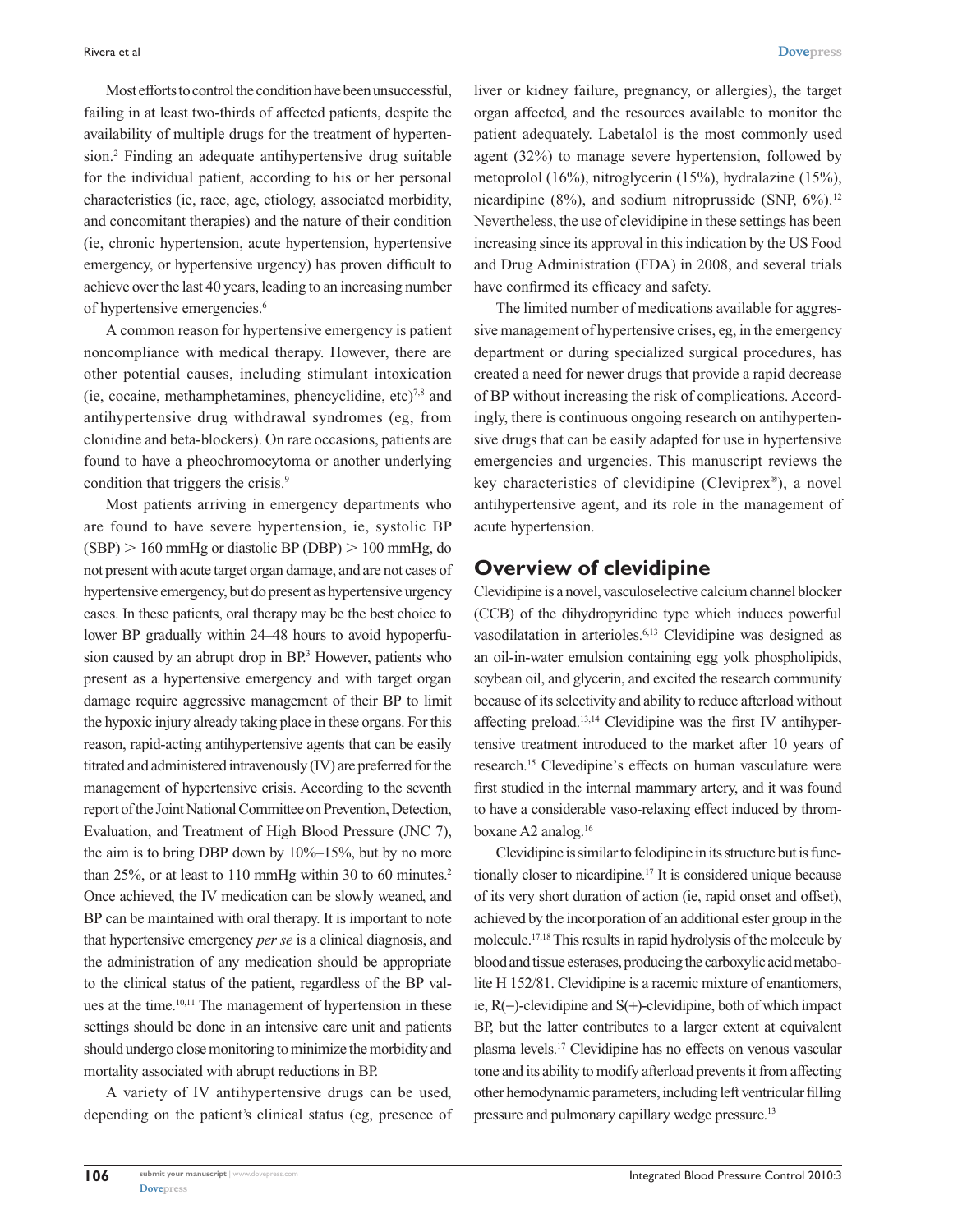# **Pharmacokinetics and pharmacodynamics**

Immediately after IV infusion, clevidipine is hydrolyzed primarily by blood esterases into its inactive metabolites (esterases in extravascular tissue also have a moderate role), including hemiacetal esters and butyric acid, which do not have a relevant effect on any of the CYP450 enzyme.<sup>19</sup> Approximately 99.5% of clevidipine in plasma is bound to proteins, and this binding capacity is not concentrationdependent.<sup>18,20,21</sup> Clevidipine is a high clearance drug, whereby the kidney is responsible for the elimination of at least 60% of the drug and the remainder is eliminated in feces.21 Clevidipine goes through the first phase of its elimination during this first minute after administration, and as much as 85%–90% is eliminated at this time. The remainder of the drug is metabolized and has a terminal half-life of approximately 15 minutes.<sup>13,21</sup> This unique pattern of metabolism is not affected by hepatic dysfunction, and its rapid elimination contributes to prompt recovery of normal BP.13

# **Use of clevidipine for perioperative hypertension**

Uncontrolled BP is common in the perioperative period, and antihypertensive medication is often necessary.<sup>22</sup> This is especially the case in cardiac surgery, where any sudden increase in BP increases the risk of postoperative complications. An increase in BP means that the myocardium has to work harder, thus increasing myocardial oxygen demand, which may ultimately lead to an increase in left ventricular filling pressure, resulting in pulmonary congestion.<sup>23</sup> Sudden increases in BP are also responsible for hemorrhage, one of the common complications in the postoperative period.24

One of the main causes of perioperative hypertension is a generalized increase in sympathetic tone that causes vasoconstriction and in turn increased BP. The ideal antihypertensive agent would produce vasodilatation efficiently and rapidly, with minimal adverse effects. The usual drugs of choice for this purpose are nitroglycerin or SNP, with β-blockers and CCBs used in a minority of patients.25 However, since the advent of clevidipine, several trials have evaluated the safety and efficacy of the drug in this setting. Preliminary research gave a glimpse of the efficacy of clevidipine, leading to two large randomized, double-blind, placebo-controlled trials, ie, ESCAPE 1 and ESCAPE 2, that evaluated the use of clevidipine in the pre- and postoperative periods, respectively.26,27

# **ESCAPE-1 in preoperative hypertension**

The ESCAPE-1 trial included 150 hypertensive patients scheduled for cardiac surgery who received either clevidipine or placebo (lipid emulsion) via peripheral or central IV infusion over 30 minutes.26 Patients were assessed with a baseline echocardiogram, laboratory screening, vital signs recording, and careful monitoring of SBP and DBP. Treatment failures were compared between the two groups to evaluate efficacy, where treatment failure was defined as an inability to achieve at least a 15% reduction in baseline SBP. Further assessments included time taken to reach target BP, change in mean arterial pressure (MAP), change in heart rate (HR), and long- and short-term adverse effects.

This clinical trial was the first to demonstrate the efficacy of clevidipine, and showed a significantly lower rate of treatment failure compared with placebo (clevidipine 7.5% versus placebo 82.7%,  $P < 0.0001$ ). The safety of clevidipine was evaluated by HR changes and the rate and type of adverse effects observed. Surprisingly, both clevidipine and placebo were free of HR changes after discontinuation of infusion, and the increase in HR observed initially was not substantial. Both treatment groups had similar adverse event rates, which included pyrexia, atrial fibrillation, acute renal failure, and nausea, in descending order. All these adverse events were more frequently noted in patients on clevidipine treatment but the difference was not statistically significant. Despite some limitations, this study demonstrated that clevidipine was successful in decreasing SBP by at least 15% from baseline in 92.5% of the cases, achieving this within a mean of six minutes after infusion.26

# **ESCAPE-2 in postoperative hypertension**

The presence of postoperative hypertension is a factor that negatively impacts the outcome of surgery and may have adverse consequences, including increased risk of stroke, renal injury, heart failure, and postoperative bleeding.<sup>28</sup> Despite being a highly modifiable cardiovascular risk factor, BP has been found to be extremely hard to control following cardiac surgery. After much research concerning the effects of elevated BP, it has been shown that increased SBP (essentially when isolated) is a negative predictor and risk factor for cardiovascular morbidity.29

Systolic hypertension is the most common cause of postoperative hypertension in the elderly, partially due to the increasing proportion of patients  $\geq 65$  years undergoing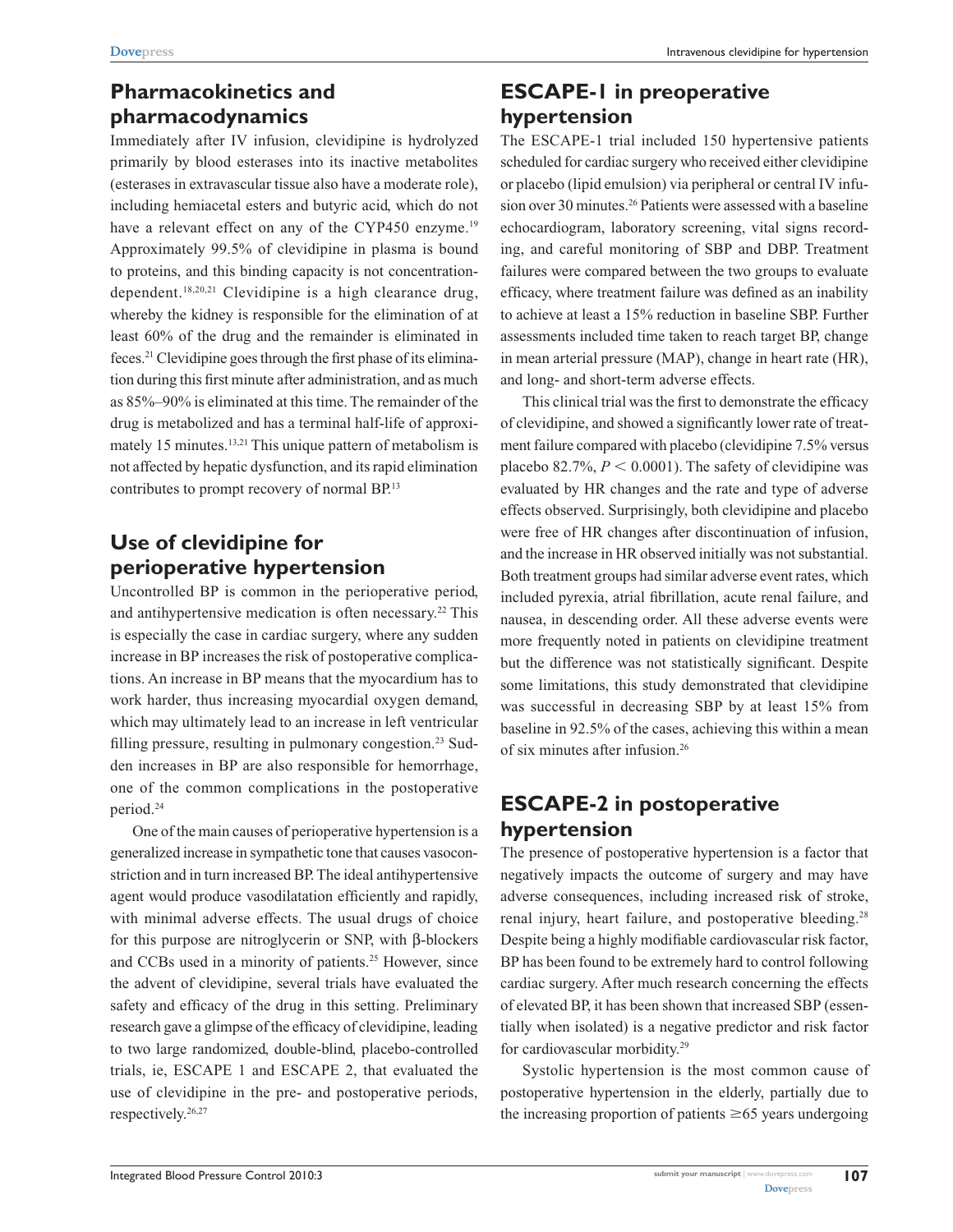cardiac surgery.30 Arteriosclerosis is a common condition in this age group, is exacerbated by hypertension, and is a contributor to increased SBP. Another comorbidity associated with increased SBP is left ventricular hypertrophy, which has been found to contribute directly to perioperative morbidity.

The need to maintain tight control of BP during and after cardiac surgery led to the initiation of the ESCAPE-2 trial to evaluate the efficacy of clevidipine in treating postoperative hypertension.<sup>27</sup> In this trial, 110 of 206 patients recruited met the inclusion criteria and received infusions of clevidipine or placebo. The design of the study and the variables observed in this trial were the same as those in ESCAPE-1. The study demonstrated that clevidipine was significantly better than placebo in successfully treating postoperative hypertension (91.8% success rate with clevidipine versus 20.4% with placebo,  $P < 0.0001$ ). A decrease in SBP was achieved in a median of 5.3 minutes with clevidipine. A significantly larger decrease in MAP was observed in the clevidipine group at 2, 5, 10, and 15 minutes after the infusion (mean change in MAP  $-5.7$  mmHg versus  $-0.1$  mmHg in the placebo group,  $P = 0.0004$ ). In this study, 94.7% of patients treated with clevidipine reached the target SBP, and only one patient required maximal dose titration. No reflex tachycardia was observed in the clevidipine group, and the highest median HR recorded was 93 beats per minute. Other common adverse effects reported were nausea (21.3%), atrial fibrillation (21.3%), and insomnia (11.5%), all of which were observed more frequently in the clevidipine group. Clevidipine was discontinued in one patient because of atrial fibrillation, reported as a nonserious adverse effect that resolved without sequelae on the same day after discontinuing infusion of clevidipine.<sup>27</sup>

In conclusion, both ESCAPE 1 and ESCAPE 2 demonstrated that clevidipine was safe and efficacious when used in the perioperative setting, predominantly due to its rapid onset and offset of action and easy titration.<sup>26,27</sup>

## **Clevidipine and sodium nitroprusside**

As mentioned before, the two agents most commonly used in the treatment of postoperative hypertension are nitroglycerin and SNP. Both agents are fast-acting vasodilators, but they are not very selective and cause some venodilation. Both drugs are also known to cause reflex tachycardia, rebound hypertension, and tachyphylaxis.

In a double-blind, randomized trial, Powroznyk et al compared SNP and clevidipine in the management of postoperative hypertension and monitored hemodynamic changes in patients undergoing coronary artery bypass graft surgery.<sup>31</sup> A reason for choosing the setting of cardiac surgery was that postoperative hypertension occurs in 30%–50% of all patients undergoing the procedure.32 The study recruited 39 patients of whom 30 met the inclusion criteria, and were divided in two groups. One group received clevidipine and a SNP placebo, and the other received SNP and a clevidipine placebo. Variables evaluated were the efficacy of the drug in controlling BP, the number of dose-rate adjustments necessary to achieve that goal, and the hemodynamic impact of the drug. The study results showed no relevant differences between the efficacy of clevidipine and that of SNP. There was no significant difference between the numbers of dose-rate adjustments required for each drug; however, statistically significant data were obtained from the monitoring of vital signs. The SNP group showed a significantly greater increase in HR compared with clevidipine  $(P < 0.0001)$ . However, the propensity of SNP to induce compensatory tachycardia is well known. Changes in central venous pressure were also more accentuated with SNP, highlighting the marked selectivity of clevidipine for arterioles. The study concluded that the overall efficacy was similar for both drugs.<sup>31</sup>

## **ECLIPSE trial**

ECLIPSE was performed to compare clevidipine with SNP, nitroglycerin, and nicardipine in the treatment of perioperative hypertension. The study involved three parallel groups where clevidipine was compared on a 1:1 basis with one of the three other drugs. ECLIPSE was conducted in 61 hospitals and included 1512 patients who met the postrandomization criteria and were scheduled for cardiac surgery. All drugs were administered IV, although nicardipine was restricted to the postoperative period because its long half-life makes it less suitable for use before and during surgery. The drugs involved in the trial were shown to need similar infusion rates and volumes to reach the target BP. ECLIPSE demonstrated that clevidipine not only achieved superior BP control when compared with the other drugs, but also showed a significant reduction in 30-day postoperative mortality compared with SNP (4.7% versus 1.7%, *P* = 0.0445). There were no significant differences in incidence of cerebrovascular accident, heart attack, or kidney damage.<sup>33</sup> The use of complementary drugs, in particular β-blockers, when the primary drug failed to achieve the target was similar among the comparator drugs, except for the group treated with SNP, which had a higher use of alternative antihypertensive therapy.

Clevidipine was more effective than the comparator drugs in controlling BP, with almost half the number of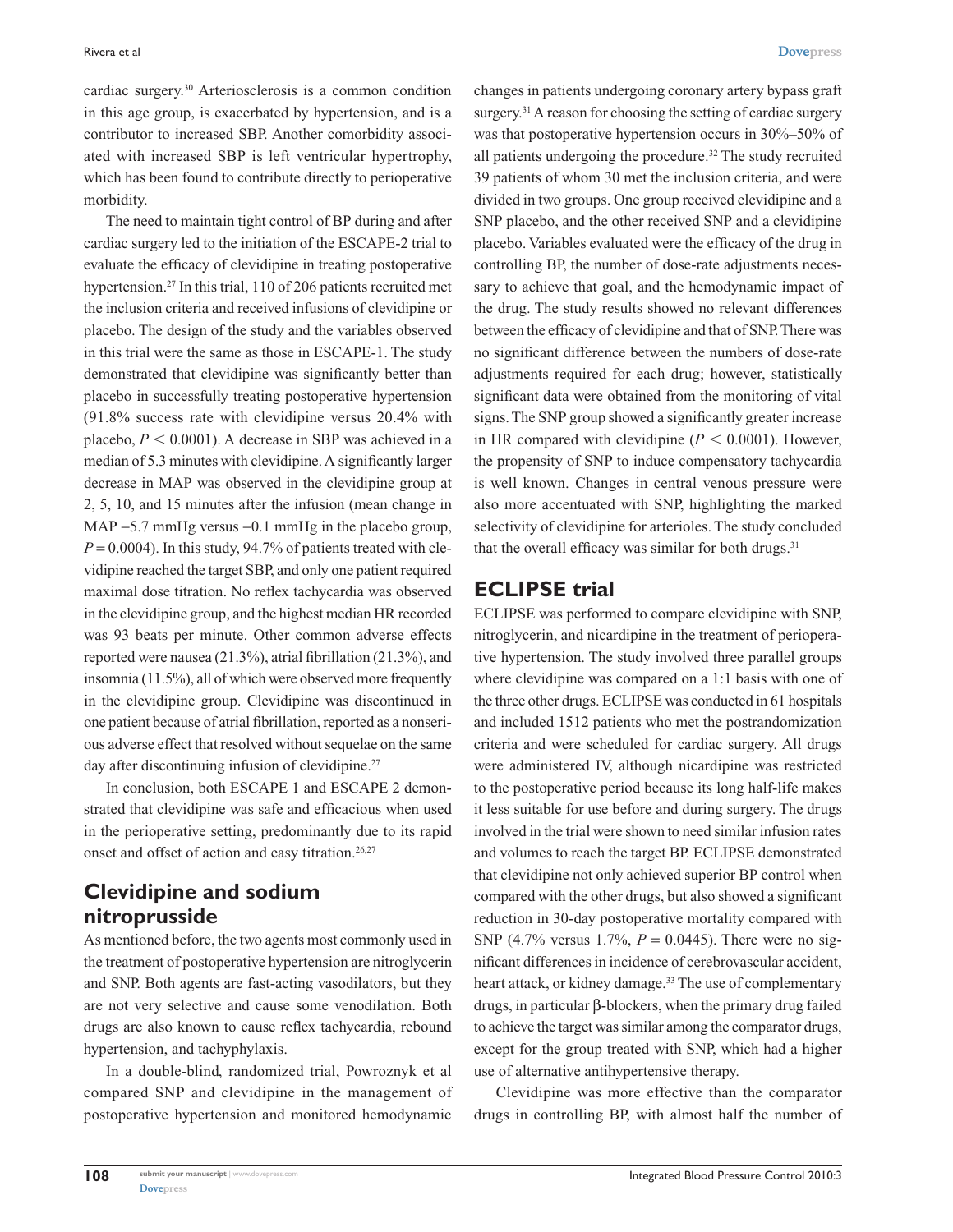BP excursions compared with the other agents (3.8 versus 7.8 mmHg  $\times$  min/hour). Clevidipine also had the narrowest SBP range pre- and postoperatively (105–145 mmHg) and during surgery (93–135 mmHg). Clevidipine was also shown to be more effective than the other study drugs in maintaining BP within prespecified ranges for longer periods of time, even after modifying target BP thresholds. The study concluded that clevidipine was as safe as the other three drugs for use in the perioperative setting.

## **VELOCITY trial**

One of the most noteworthy trials performed with clevidipine was the VELOCITY study, a Phase III, open-label, single-arm, multicenter study, designed to evaluate the use of clevidipine in patients with severe hypertension. The trial included 126 patients presenting to an emergency department or admitted to an intensive care unit with persistent severe hypertension, defined as  $SBP > 180$  mmHg and/or  $DBP > 115$  mmHg, assessed on two consecutive occasions with an interval of at least 15 minutes in between each measurement. Patients meeting the inclusion criteria underwent a physical examination, including urinalysis, funduscopy, 12-lead ECG, and chest radiography to determine the presence of acute or chronic target organ damage including at least one of the following: abnormal funduscopy with hypertensive changes, congestive heart failure, left ventricular hypertrophy, proteinuria or hematuria, neurologic signs, positive troponin or creatine kinase, or a symptomatic coronary syndrome with ischemic ECG changes. Patients were also screened for past medical history, baseline laboratory measurements, and medication history. Clevidipine was administered and titrated according to the prescribing information and response of the patient, and after 18 hours oral therapy could be administered if needed. During the infusion, BP and HR were constantly monitored, with blood samples obtained at regular intervals and recording of any adverse events. The results revealed that 90.5% of the patients were treated with clevidipine only, meaning that other antihypertensives were unnecessary to achieve target BP. The desired BP range was achieved within the first 30 minutes after infusion in 88.9% of the patients in a median time of 10.9 minutes, and 91.3% of the patients underwent successful transition to oral therapy. The safety results were also encouraging. The median pulse was 82 beats per minute at 3 minutes, and within the immediate 30-minute period, the mean increase observed was 10 beats per minute compared with baseline. At least one adverse effect was observed in 39.7% of patients, with 8.7% considered serious. Adverse events included headache,

nausea, chest discomfort, and vomiting, in descending order. During the study, clevidipine was not associated with any clinically significant changes in laboratory test results (eg, triglyceride levels) or any increased risk of renal injury. Overall, the findings of VELOCITY were consistent with those encountered in the large trials, and clevidipine was once again demonstrated to be a safe and manageable drug for treating severe hypertension.<sup>12</sup>

## **Indications, dosage, and contraindications**

Clevidipine is indicated in patients to reduce BP when oral therapy is not feasible.<sup>34</sup> As noted, clevidipine is administered by IV infusion via a central or peripheral line, starting with a 1–2mg/hour infusion, doubling the dose at 90-second intervals, and then increasing the dose by less than double at intervals of 5–10 minutes.35 Treatment and amount of clevidipine needed may vary from one patient to another, because the titration of the drug is dependent on the response and the desired BP. However, the majority of patients reach their target BP at 4–6 mg/hour in less than 30 minutes after starting the infusion with clevidipine. The maximum infusion rate is usually 16 mg/hour, although there are insufficient data available for doses  $\geq$ 32 mg/hour or infusions  $\geq$ 72 hours regardless of the dose.<sup>36</sup>

Clevidipine is packaged in single-use vials of 50 and 100 mL with a concentration of 0.5 mg/mL, and the vehicle is a 20% phospholipid emulsion. The amount of lipids provided by the infusion of clevidipine is 0.2 g/mL, representing 2 kcal/mL. For this reason it is recommended that patients do not receive more than 1000 mL of clevidipine in 24 hours. It is not necessary to adjust the dose in patients with liver or renal failure.<sup>36</sup>

Because of its formulation, clevidipine is contraindicated in patients allergic to soybeans, soy products, eggs, or egg products. Accordingly, this drug should used with caution in patients with abnormalities of lipid metabolism, and lipid intake restriction may be required in some patients. Patients with severe aortic stenosis should also avoid using clevidipine because it can reduce myocardial oxygen delivery as a result of significant reduction in afterload. Other contraindications of clevidipine include those common to all CCBs, and longterm monitoring is advised if the patient is not converted to oral therapy after using clevidipine.

## **Other effects of clevidipine**

Several experimental models have been used to determine the effects of CCBs on the myocardium when administered before and after an ischemic insult. Several hypotheses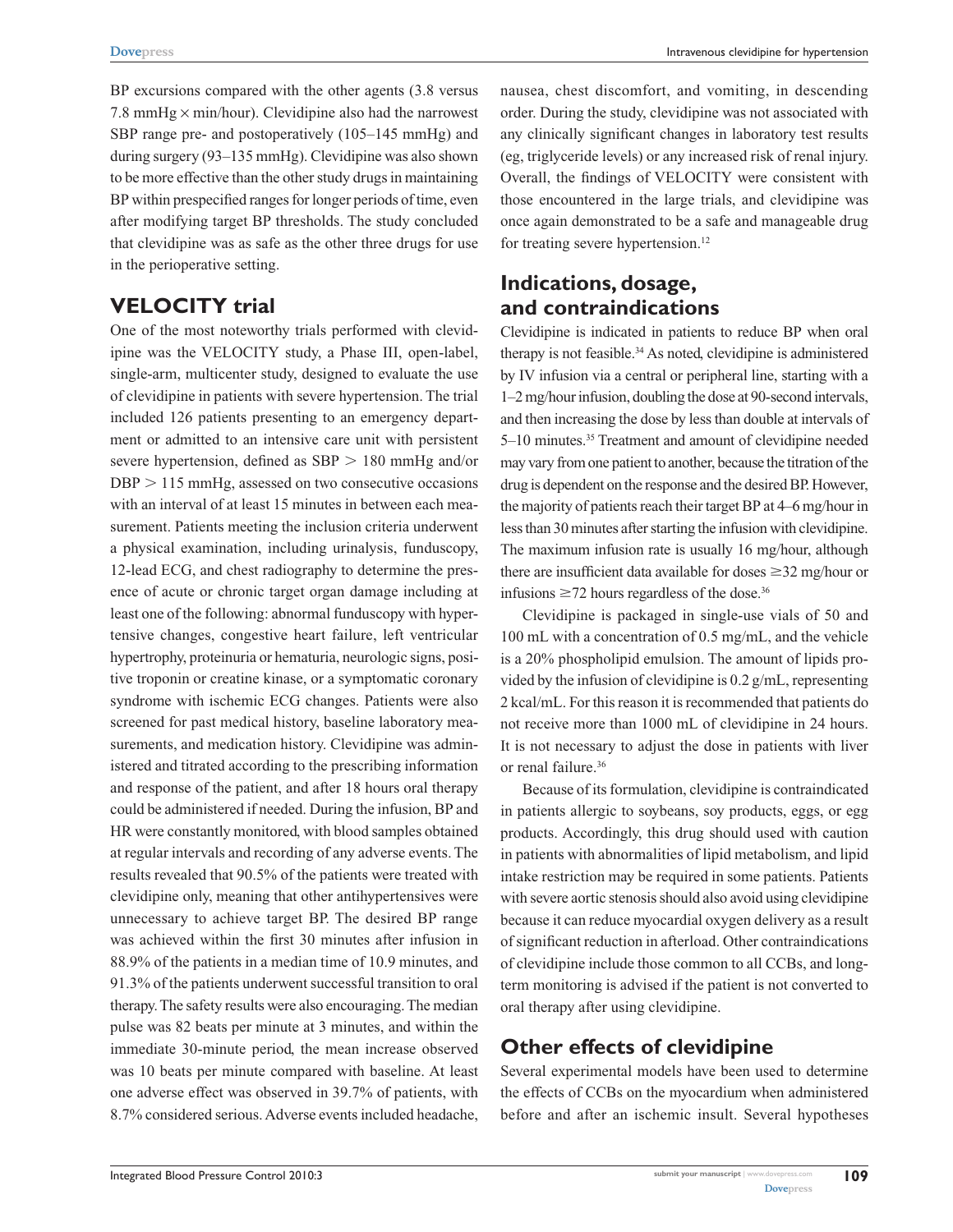regarding the mechanism by which CCBs achieve myocardial protection have been put forward. Activation of potassium channels, increase in blood flow to the myocardium during reperfusion, and inactivation of oxygen free radicals are now well known mechanisms. It is known that both ischemia and reperfusion cause tissue damage, and calcium overload is one of the most important mechanisms of myocardial dysfunction. Intracellular calcium levels fluctuate throughout the stages of myocardial injury, and have been found to be high both during the early ischemic period and in the early reperfusion phase, contributing to severe cellular injury. The mechanisms that trigger the insult mediated by calcium are excessive myofilament activation during reoxygenation, impaired mitochondrial function followed by a reduction in the production of adenosine triphosphate and limitation of the metabolic regeneration of the myocyte, and protease activation with subsequent tissue damage. Segawa et al demonstrated the beneficial effect of clevidipine infused shortly after the initiation of ischemia and just before reperfusion, emphasizing the role of calcium in myocardial injury.<sup>37</sup>

Although not all calcium antagonists work the same way, a narrow relationship between CCBs and nitric oxide (NO) is evident. NO is a potent mediator of vascular tone, and has well known actions, including prevention of platelet adherence and a protective effect against superoxide anions. Moreover, impairment of the bioavailability of NO is strongly related to endothelial dysfunction, which is the common event in several cardiovascular diseases.<sup>38</sup>

In a placebo-controlled study by Gourine et al 38 pigs were subjected to a 45-minute ligation of the left anterior descending coronary artery and administered clevidipine alone, or in combination with other vasoactive mediators affecting the synthesis and regulation of NO. Variables recorded were infarct size, hemodynamic parameters (ie, MAP, HR), and endothelial-dependent responses. This study demonstrated that clevidipine was cardioprotective when administered directly in the coronary vessels during the last 10 minutes of ischemia and in the first five minutes of reperfusion. This was indicated by a significant reduction of infarct size in clevidipine-infused pigs compared with vehicle-infused pigs (-86% in the vehicle group versus 59% in the clevidipine group,  $P < 0.001$ ). Moreover, the cardioprotective effect of clevidipine was strongly dependent on the local availability of NO, which was expected on the basis of a previous report.39

## **Conclusions**

Clevidipine is a CCB characterized by a very fast onset and offset of action, and its initial use was to control hypertensive emergencies. It has a unique metabolism, occurring in the blood and extravascular tissues by esterases, giving it an initial half-life of less than 3 minutes and, because its metabolites are inactive, almost null toxicity. Its metabolism is also an attribute that ranks clevidipine over other available short-acting drugs. Because its metabolism does not occur in the liver or in the kidneys, there are no restrictions to using clevidipine in patients with hepatic or renal dysfunction. Furthermore, clevidipine infusion has a cardioprotective role in compromised myocardium.

After 10 years of research and development culminating in FDA approval in 2008, clevidipine has been widely used to reduce BP when oral therapy is not appropriate. Its use in the perioperative setting, mainly in cardiac surgery, has been shown to be beneficial compared with the few agents previously used for this purpose (eg, SNP and nitroglycerin), with a shorter duration of action and a lower incidence of adverse effects.

#### **Disclosure**

AR and EM have no financial disclosures. JV has received honoraria for lectures from PDL Pharmaceuticals, Eli Lilly and Company, and The Medicines Company, and has served as a consultant for EKR Pharmaceuticals, Baxter Healthcare, and The Medicines Company.

#### **References**

- 1. Pollack C Jr. RCJ. Hypertensive Emergencies: Acute Care Evaluation and Management. *Emergency Medicine Cardiac Research and Education Group*. 2008:3.
- 2. Chobanian AV, Bakris GL, Black HR, et al. The Seventh Report of the Joint National Committee on Prevention, Detection, Evaluation, and Treatment of High Blood Pressure: the JNC 7 report. *JAMA*. 2003;289(19):2560–2572.
- 3. Haas AR, Marik PE. Current diagnosis and management of hypertensive emergency. *Semin Dial*. 2006;19(6):502–512.
- 4. Ault MJ, Ellrodt AG. Pathophysiological events leading to the end-organ effects of acute hypertension. *Am J Emerg Med*. 1985;3 Suppl 6:10–15.
- 5. Majernick TG, Zacker C, Madden NA, Belletti DA, Arcona S. Correlates of hypertension control in a primary care setting. *Am J Hypertens*. 2004;17(10):915–920.
- 6. Marik PE, Varon J. Hypertensive crises: challenges and management. *Chest*. 2007;131(6):1949–1962.
- 7. Pitts WR, Lange RA, Cigarroa JE, Hillis LD. Cocaine-induced myocardial ischemia and infarction: pathophysiology, recognition, and management. *Prog Cardiovasc Dis*. 1997;40(1):65–76.
- 8. Catravas JD, Waters IW. Acute cocaine intoxication in the conscious dog: studies on the mechanism of lethality. *J Pharmacol Exp Ther*. 1981;217(2):350–356.
- 9. Stewart DL, Feinstein SE, Colgan R. Hypertensive urgencies and emergencies. *Prim Care*. 2006;33(3):613–623, v.
- 10. Karras DJ, Ufberg JW, Harrigan RA, Wald DA, Botros MS, McNamara RM. Lack of relationship between hypertension-associated symptoms and blood pressure in hypertensive ED patients. *Am J Emerg Med*. 2005;23(2):106–110.